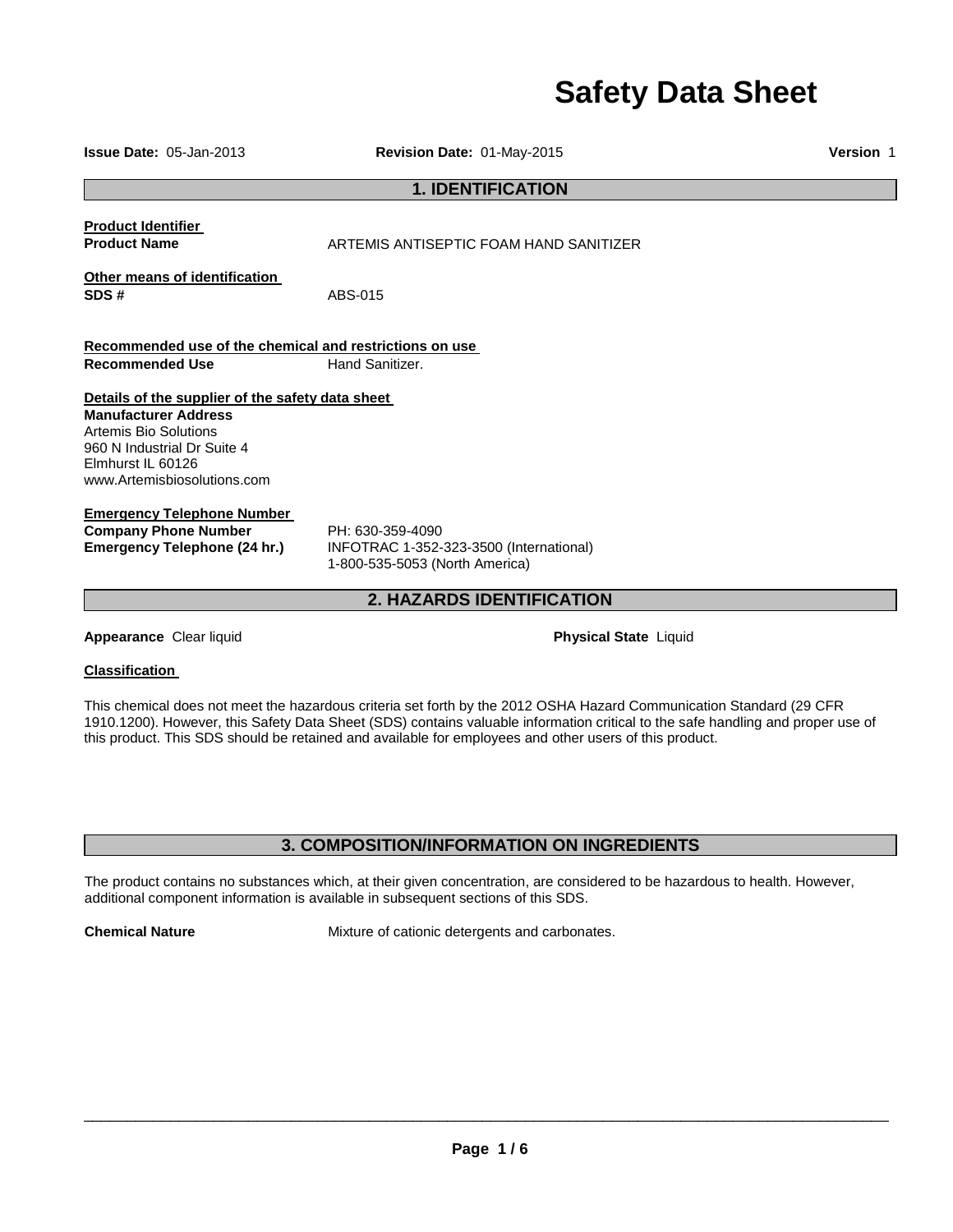### \_\_\_\_\_\_\_\_\_\_\_\_\_\_\_\_\_\_\_\_\_\_\_\_\_\_\_\_\_\_\_\_\_\_\_\_\_\_\_\_\_\_\_\_\_\_\_\_\_\_\_\_\_\_\_\_\_\_\_\_\_\_\_\_\_\_\_\_\_\_\_\_\_\_\_\_\_\_\_\_\_\_\_\_\_\_\_\_\_\_\_\_\_ **4. FIRST-AID MEASURES**

### **First Aid Measures**

| <b>General Advice</b> | Provide this SDS to medical personnel for treatment.                                                                                                           |  |  |
|-----------------------|----------------------------------------------------------------------------------------------------------------------------------------------------------------|--|--|
| <b>Eye Contact</b>    | Rinse immediately with plenty of water, also under the eyelids, for at least 15 minutes. If<br>irritation persists, seek medical attention immediately.        |  |  |
| <b>Skin Contact</b>   | If irritation develops wash with soap and water; consult a physician.                                                                                          |  |  |
| <b>Inhalation</b>     | Remove victim to fresh air and keep at rest in a position comfortable for breathing.                                                                           |  |  |
| Ingestion             | Do not induce vomiting. Drink plenty of water. Never give anything by mouth to an<br>unconscious person. Immediately call a poison center or doctor/physician. |  |  |

#### **Most important symptoms and effects**

**Symptoms** Contact with eyes may cause irritation and redness. Prolonged contact may dry out eyeball.

#### **Indication of any immediate medical attention and special treatment needed**

**Notes to Physician**  Treat symptomatically.

### **5. FIRE-FIGHTING MEASURES**

#### **Suitable Extinguishing Media**

Water, Carbon Dioxide, or Foam.

#### **Unsuitable Extinguishing Media** Not determined.

### **Specific Hazards Arising from the Chemical**

Product is not combustible or an explosive.

**Hazardous Combustion Products**: None known.

#### **Protective equipment and precautions for firefighters**

As in any fire, wear self-contained breathing apparatus pressure-demand, MSHA/NIOSH (approved or equivalent) and full protective gear.

### **6. ACCIDENTAL RELEASE MEASURES**

### **Personal precautions, protective equipment and emergency procedures**

| <b>Personal Precautions</b>                          | Use personal protective equipment as required.                                                                                                                                                                                                                                                                                       |
|------------------------------------------------------|--------------------------------------------------------------------------------------------------------------------------------------------------------------------------------------------------------------------------------------------------------------------------------------------------------------------------------------|
| <b>Environmental Precautions</b>                     | Dike with sand or earth to contain spill. See Section 12 for additional Ecological Information.                                                                                                                                                                                                                                      |
| Methods and material for containment and cleaning up |                                                                                                                                                                                                                                                                                                                                      |
| <b>Methods for Containment</b>                       | Prevent further leakage or spillage if safe to do so.                                                                                                                                                                                                                                                                                |
| <b>Methods for Clean-Up</b>                          | Small spills should be taken up with absorbent material and held for disposal, or, if local<br>regulations permit, flushed into drains with lots of water. Larger spills should be contained<br>by diking or other methods and put into containers for disposal or reuse. Clean up in<br>accordance with all applicable regulations. |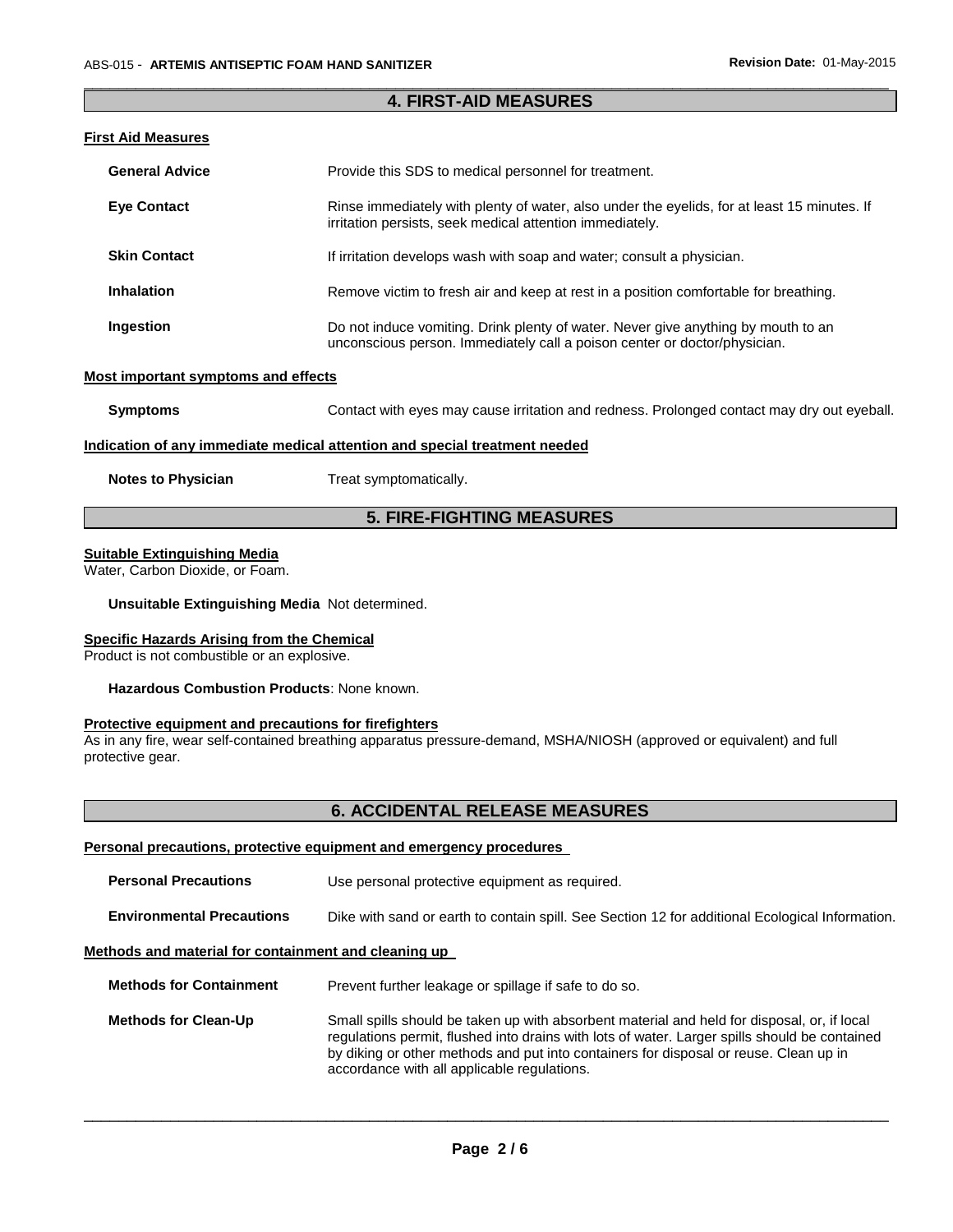**Vapor Density**  N/A

**Solubility in other solvents** N/A **Partition Coefficient N/A** 

**Specific Gravity** 1.00 (8.33 lb./gal) **Water Solubility Completely soluble** 

| 7. HANDLING AND STORAGE                                                                                                                                                                                                                                                                 |                                                                                                                                                                        |                               |                                 |  |
|-----------------------------------------------------------------------------------------------------------------------------------------------------------------------------------------------------------------------------------------------------------------------------------------|------------------------------------------------------------------------------------------------------------------------------------------------------------------------|-------------------------------|---------------------------------|--|
| <b>Precautions for safe handling</b>                                                                                                                                                                                                                                                    |                                                                                                                                                                        |                               |                                 |  |
| <b>Advice on Safe Handling</b>                                                                                                                                                                                                                                                          | Handle in accordance with good industrial hygiene and safety practice. Use personal<br>protection recommended in Section 8. Avoid contact with skin, eyes or clothing. |                               |                                 |  |
| Conditions for safe storage, including any incompatibilities                                                                                                                                                                                                                            |                                                                                                                                                                        |                               |                                 |  |
| <b>Storage Conditions</b>                                                                                                                                                                                                                                                               | Keep container tightly closed and store in a cool, dry and well-ventilated place. Store at<br>ambient conditions.                                                      |                               |                                 |  |
| <b>Incompatible Materials</b>                                                                                                                                                                                                                                                           | Anionic detergents.                                                                                                                                                    |                               |                                 |  |
|                                                                                                                                                                                                                                                                                         | 8. EXPOSURE CONTROLS/PERSONAL PROTECTION                                                                                                                               |                               |                                 |  |
| <b>Exposure Guidelines</b>                                                                                                                                                                                                                                                              | No exposure limits noted for ingredient(s). The following information is given as general<br>guidance                                                                  |                               |                                 |  |
| <b>Appropriate engineering controls</b>                                                                                                                                                                                                                                                 |                                                                                                                                                                        |                               |                                 |  |
| <b>Engineering Controls</b>                                                                                                                                                                                                                                                             | <b>Showers</b><br>Eyewash stations<br>Ventilation systems.                                                                                                             |                               |                                 |  |
|                                                                                                                                                                                                                                                                                         | Individual protection measures, such as personal protective equipment                                                                                                  |                               |                                 |  |
| <b>Eye/Face Protection</b>                                                                                                                                                                                                                                                              | Normally not required, recommended if splashing is possible or handling large quantities.                                                                              |                               |                                 |  |
| <b>Skin and Body Protection</b>                                                                                                                                                                                                                                                         | Not necessary; product is a hand sanitizer.                                                                                                                            |                               |                                 |  |
| <b>Respiratory Protection</b>                                                                                                                                                                                                                                                           | Not required, but ensure adequate ventilation, especially in confined areas.                                                                                           |                               |                                 |  |
|                                                                                                                                                                                                                                                                                         | General Hygiene Considerations Handle in accordance with good industrial hygiene and safety practice.                                                                  |                               |                                 |  |
|                                                                                                                                                                                                                                                                                         | 9. PHYSICAL AND CHEMICAL PROPERTIES                                                                                                                                    |                               |                                 |  |
| Information on basic physical and chemical properties                                                                                                                                                                                                                                   |                                                                                                                                                                        |                               |                                 |  |
| <b>Physical State</b><br>Appearance<br><b>Color</b>                                                                                                                                                                                                                                     | Liquid<br>Clear liquid<br>Clear                                                                                                                                        | Odor<br><b>Odor Threshold</b> | Costal Breeze<br>Not determined |  |
| <b>Property</b><br>рH<br><b>Melting Point/Freezing Point</b><br><b>Boiling Point/Boiling Range</b><br><b>Flash Point</b><br><b>Evaporation Rate</b><br><b>Flammability (Solid, Gas)</b><br><b>Upper Flammability Limits</b><br><b>Lower Flammability Limit</b><br><b>Vapor Pressure</b> | <b>Values</b><br>$5.0 - 7.2$<br>-1 °C / 28 °F<br>100 °C / 212 °F<br>Does Not Flash<br>1<br>Not Flammable<br>N/A<br>N/A<br>17.5mmHg@20°C                                | Remarks • Method              |                                 |  |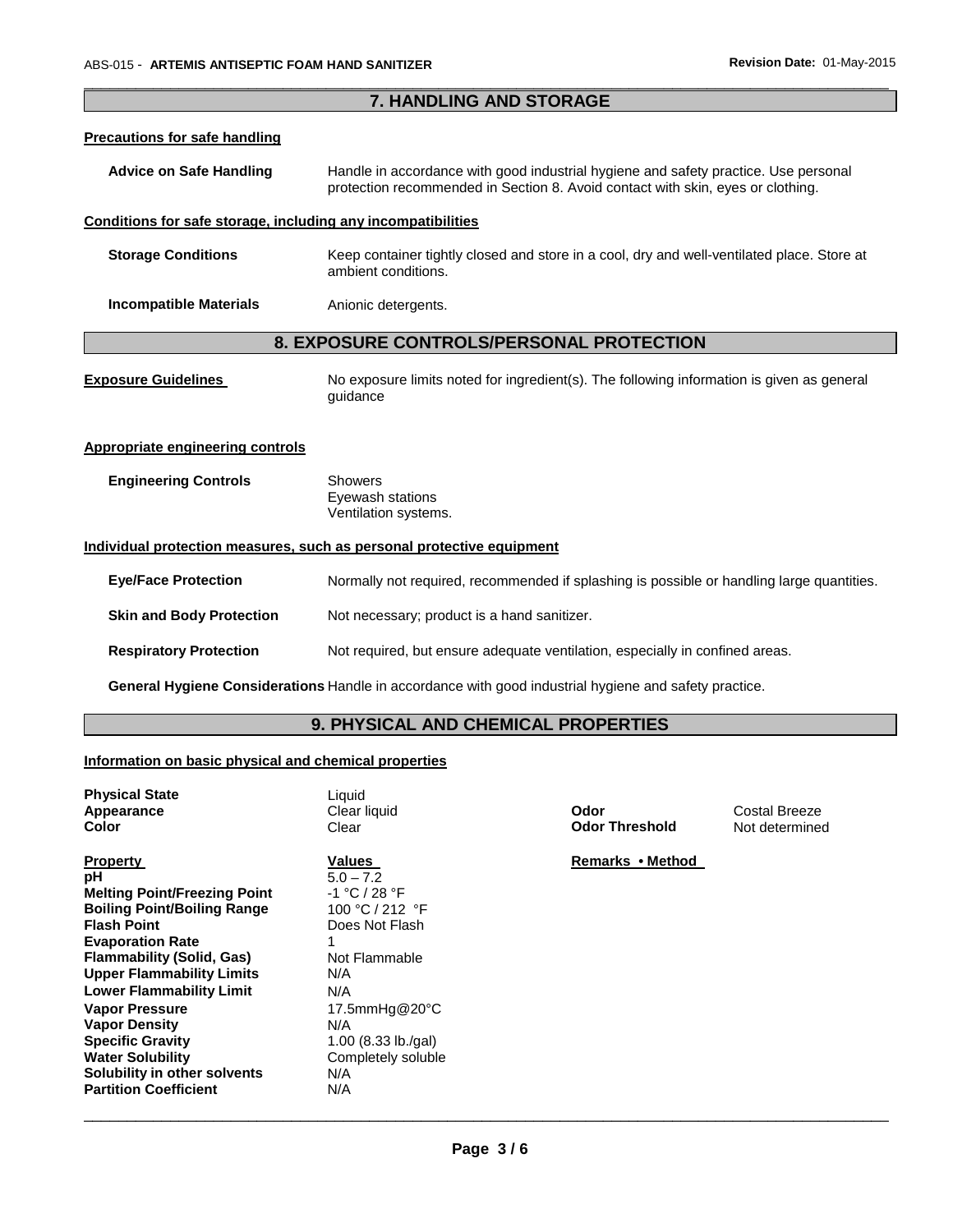| <b>Auto-ignition Temperature</b> | N/A              |
|----------------------------------|------------------|
| <b>Decomposition Temperature</b> | N/A              |
| <b>Kinematic Viscosity</b>       | N/A              |
| <b>Dynamic Viscosity</b>         | N/A              |
| <b>Explosive Properties</b>      | Not an explosive |
| <b>Oxidizing Properties</b>      | N/A              |

### **10. STABILITY AND REACTIVITY**

\_\_\_\_\_\_\_\_\_\_\_\_\_\_\_\_\_\_\_\_\_\_\_\_\_\_\_\_\_\_\_\_\_\_\_\_\_\_\_\_\_\_\_\_\_\_\_\_\_\_\_\_\_\_\_\_\_\_\_\_\_\_\_\_\_\_\_\_\_\_\_\_\_\_\_\_\_\_\_\_\_\_\_\_\_\_\_\_\_\_\_\_\_

#### **Reactivity**

Not reactive under normal conditions.

#### **Chemical Stability**

Stable under recommended storage conditions.

### **Possibility of Hazardous Reactions**

None under normal processing.

**Hazardous Polymerization** Hazardous polymerization does not occur.

#### **Conditions to Avoid**

Keep out of reach of children.

### **Incompatible Materials**

Anionic detergents.

#### **Hazardous Decomposition Products**

None known.

### **11. TOXICOLOGICAL INFORMATION**

## **Information on likely routes of exposure**

**Product Information** 

| <b>Eye Contact</b>  | Avoid contact with eyes.                                  |
|---------------------|-----------------------------------------------------------|
| <b>Skin Contact</b> | Not expected to be a skin irritant during prescribed use. |
| <b>Inhalation</b>   | Avoid inhalation of vapors.                               |
| Ingestion           | Do not ingest.                                            |

#### **Component Information**

| <b>Chemical Name</b>                               | Oral LD50            | <b>Dermal LD50</b>   | <b>Inhalation LC50</b> |
|----------------------------------------------------|----------------------|----------------------|------------------------|
| Potassium Carbonate                                | $= 1870$ mg/kg (Rat) |                      |                        |
| 584-08-7                                           |                      |                      |                        |
| N-Alkyl-N-benzyl-N,N-dimethyl<br>ammonium chloride | $= 240$ mg/kg (Rat)  | $= 1420$ mg/kg (Rat) | $\blacksquare$         |
| 8001-54-5                                          |                      |                      |                        |

#### **Information on physical, chemical and toxicological effects**

**Symptoms** Please see section 4 of this SDS for symptoms.

#### **Delayed and immediate effects as well as chronic effects from short and long-term exposure**

| Carcinogenicity                                  | Based on the information provided, this product does not contain any carcinogens or<br>potential carcinogens as listed by OSHA, IARC or NTP. |
|--------------------------------------------------|----------------------------------------------------------------------------------------------------------------------------------------------|
| Numerical measures of toxicity<br>Not determined |                                                                                                                                              |
|                                                  |                                                                                                                                              |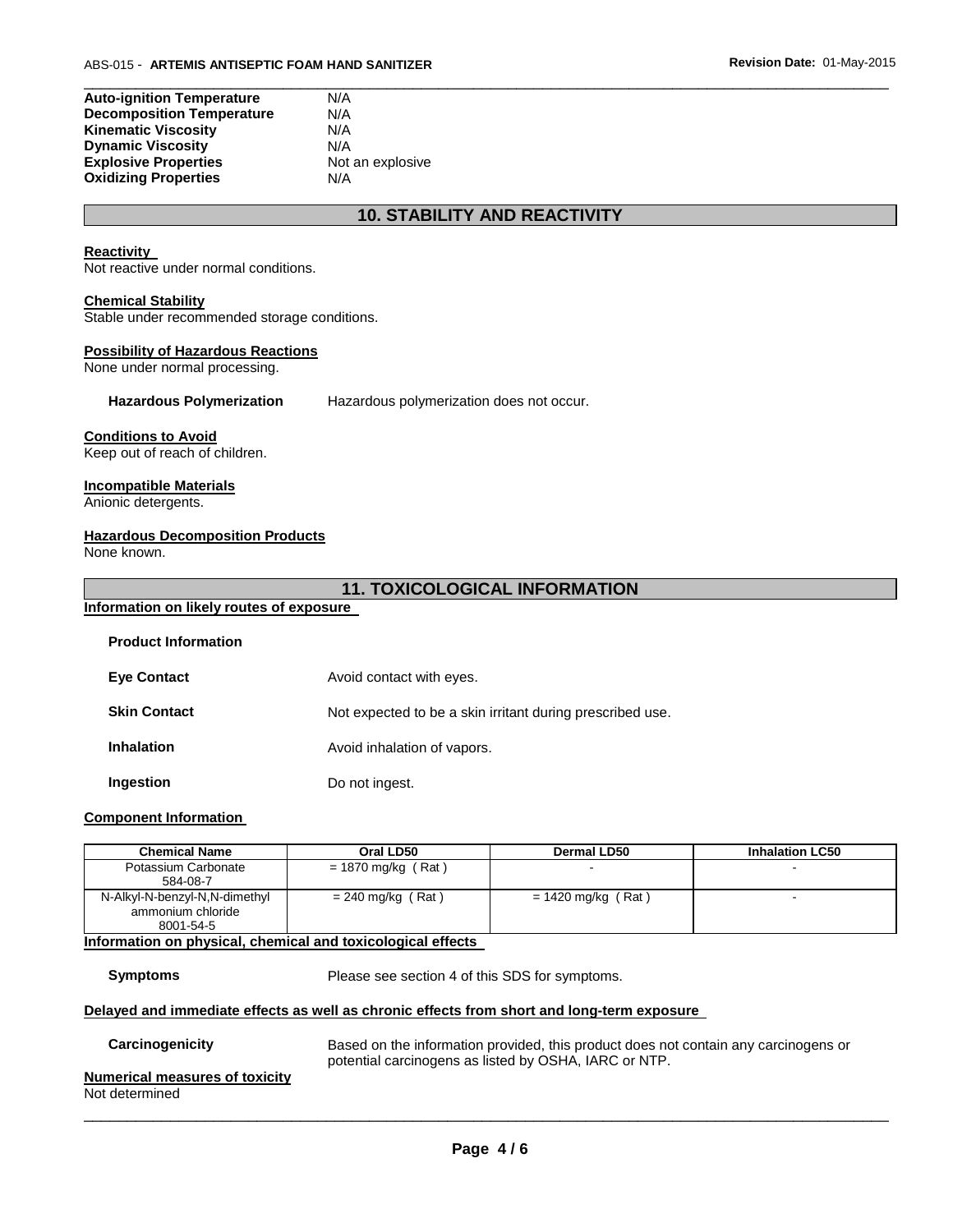### \_\_\_\_\_\_\_\_\_\_\_\_\_\_\_\_\_\_\_\_\_\_\_\_\_\_\_\_\_\_\_\_\_\_\_\_\_\_\_\_\_\_\_\_\_\_\_\_\_\_\_\_\_\_\_\_\_\_\_\_\_\_\_\_\_\_\_\_\_\_\_\_\_\_\_\_\_\_\_\_\_\_\_\_\_\_\_\_\_\_\_\_\_ **12. ECOLOGICAL INFORMATION**

### **Ecotoxicity**

The product is not classified as environmentally hazardous. However, this does not exclude the possibility that large or frequent spills can have a harmful or damaging effect on the environment.

### **Component Information**

| <b>Chemical Name</b>       | Algae/aquatic plants | <b>Fish</b>                   | <b>Toxicity to</b><br>microorganisms | Crustacea |
|----------------------------|----------------------|-------------------------------|--------------------------------------|-----------|
| N-Alkyl-N-benzyl-N,N-      |                      | 0.223 - 0.46: 96 h Lepomis    |                                      |           |
| dimethyl ammonium chloride |                      | macrochirus mg/L LC50         |                                      |           |
| 8001-54-5                  |                      | static 0.823 - 1.61: 96 h     |                                      |           |
|                            |                      | Oncorhynchus mykiss mg/L      |                                      |           |
|                            |                      | LC50 static 2.4: 96 h Oryzias |                                      |           |
|                            |                      | latipes mg/L LC50 semi-       |                                      |           |
|                            |                      | static 1.3: 96 h Poecilia     |                                      |           |
|                            |                      | reticulata mg/L LC50 semi-    |                                      |           |
|                            |                      | static                        |                                      |           |

### **Persistence/Degradability**

Not determined.

### **Bioaccumulation**

Not determined.

### **Mobility**

Not determined

#### **Other Adverse Effects**

Not determined

## **13. DISPOSAL CONSIDERATIONS**

### **Waste Treatment Methods**

| <b>Disposal of Wastes</b>     | Disposal should be in accordance with applicable regional, national and local laws and<br>regulations. |
|-------------------------------|--------------------------------------------------------------------------------------------------------|
| <b>Contaminated Packaging</b> | Disposal should be in accordance with applicable regional, national and local laws and<br>regulations. |

| <b>14. TRANSPORT INFORMATION</b> |                                                                                                                                |  |
|----------------------------------|--------------------------------------------------------------------------------------------------------------------------------|--|
| <b>Note</b>                      | Please see current shipping paper for most up to date shipping information, including<br>exemptions and special circumstances. |  |
| <u>DOT</u>                       | Not regulated                                                                                                                  |  |
| <u>IATA</u>                      | Not regulated                                                                                                                  |  |
| <b>IMDG</b>                      | Not regulated                                                                                                                  |  |
|                                  |                                                                                                                                |  |